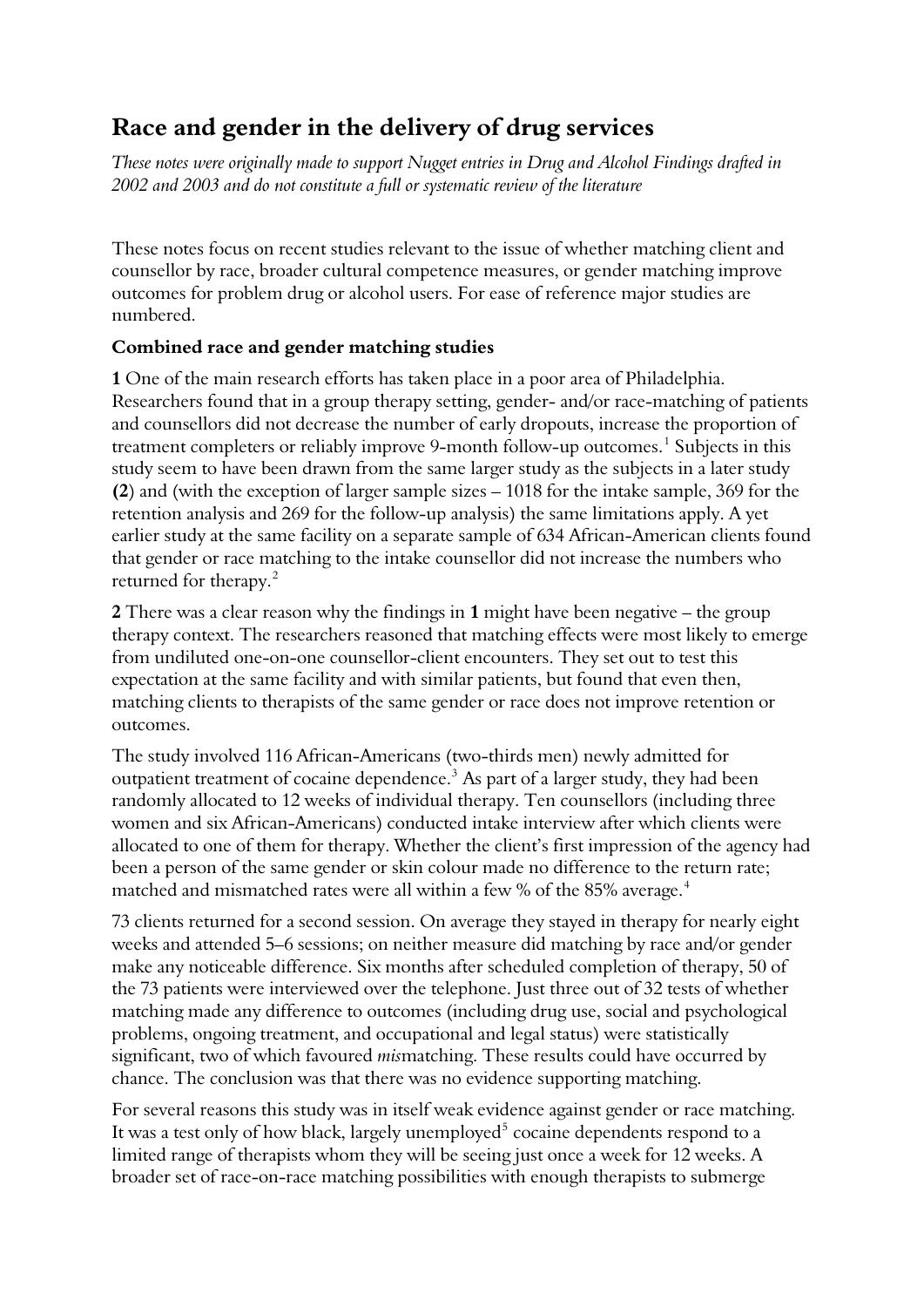individual differences, and/or more intense therapeutic contact, might have produced different results. The potentially crucial impact of the first encounter with one's allocated therapist was excluded from the analysis.

However, the findings do confirm earlier studies at the same agency on larger samples as well as limited evidence from controlled studies elsewhere which find at best a limited effect of race/gender matching. The limited effect seemed to be apparent in statistically insignificant follow-up results which suggested that race mismatched clients *were* more often continuing to use cocaine regularly and (perhaps as a result) tended more often to have been imprisoned or to have needed further treatment.

**3** The other major research effort relevant to gender and race matching for (mainly) stimulant dependents was undertaken in Los Angeles in a similar treatment modality and again with a mainly minority group caseload, but this time the majority were women.

All 419 clients entering outpatient drug-free addiction treatment services in Los Angeles in the third quarter of 1994 were asked to participate in the study.<sup>[6](#page-9-1)</sup> All but two completed intake interviews and 356 were re-interviewed eight months later, when for most treatment will have recently ended. Only the 302 clients for whom outpatient drug-free was their sole treatment modality and who returned for treatment after intake were included in the follow-up. Given the nature of the services, most clients used stimulants (mainly crack and methamphetamine) rather than opiates. 43% were black, 30% of European extraction, and 23% Latino. Due to deliberate targeting, two-thirds were women.

For both men and women, how the client perceived the service (as recalled at the follow-up interview) was far more strongly linked to engagement than what the client brought to treatment (as measured at intake). There were however some gender differen ces in the precise mix of active ingredients. For both genders the client-counsellor relationship was important, but in different ways: women who thought their counsellor cared about them engaged more in treatment while for men the significant factor was how helpful they thought the counsellor had been. However, some 70% of what made for engagement remained unexplained even by the wide array of variables measured.

**4** A second report of the same study found that another aspect of the client counsellor relationship, empathy (how far the client feels the counsellor understands them), was also generally and strongly related to engagement with treatment and to abstinence from illicit drugs in the six months before follow-up.<sup>[7](#page-10-0)</sup> Only among Latino clients were these links absent. The researchers then analysed the dataset to see if empathy had been greater (and engagement and outcomes improved) if counsellor and client had been of the same gender or from the same ethnic group. Due to smaller numbers from other groups, only white clients, African-Americans and Latinos were included in the ethnic matching analysis. Whether there was an ethnic match was judged by the client, a potentially important difference from the Philadelphia studies.

There was a strong positive link between gender or ethnic matching and the client's perception of empathy and this was consistent across genders, ethnic groups and age ranges. However, this did not consistently or strongly feed through to improved engagement in treatment or follow-up abstinence outcomes. In terms of abstinence outcomes, gender matching was moderately influential for women and slightly more influential for Latinos and older clients. Ethnic matching was moderately influential for women. Except for Latino clients, assigning clients to a counsellor they scored as above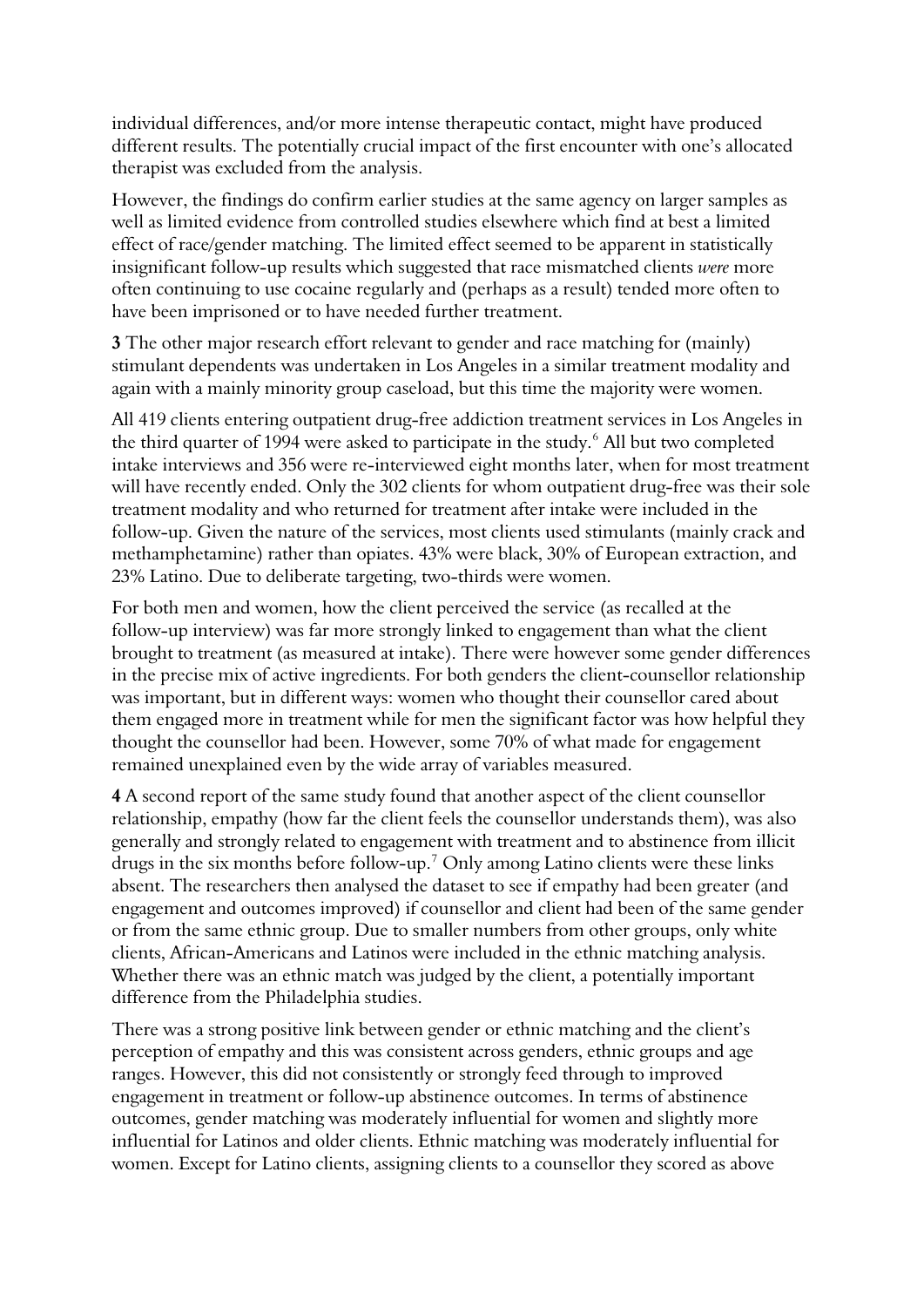average in empathy (regardless of race or gender) would lead to better outcomes than assigning on the basis of race and gender. At any given level of empathy, also having a counsellor of the same race or gender did not improve outcomes. In other words, the key factor was empathy, and though in some cases (especially relevant for the UK are the findings for women and older clients) matching by gender or ethnic groups helps generate a perception of empathy, generally other features of the client-therapist match are more important. One (speculative) way to understand this dislocation of empathy and outcomes is that empathy generated by physical characteristics (skin colour and gender) does not necessarily relate to the depth of the communication and trust between client and counsellor, the key feature in improving outcomes.

#### **Other race matching studies**

**5** Race was the focus of a study of 15 US Veterans Administration (meaning clients were overwhelmingly men) intensive residential rehabilitation facilities.<sup>[8](#page-10-0)</sup> 962 out of 1316 veterans (about half black and half white with severe alcohol and/or drug problems) were interviewed at intake, at one month into the programme, and three months after discharge. Reasoning that in this setting the resident group is the main therapeutic tool, the study compared treatment engagement and outcomes for black and white residents at facilities where most residents were black against those where less than 30% were black or where the race mix was between these two points. Though this was not intended, staff too tended to reflect the racial mix of the residents.

After baseline characteristics of the clients had been taken into account, at one month the proportion of black participants at the site had no impact on engagement whether in terms of the feelings of the clients or objective measures of compliance. At post-discharge follow-up there was a significant tendency for clients treated at facilities where the racial balance matched their skin colour to have more often remained sober.<sup>[9](#page-10-0)</sup> However, an adjustment for the fact that seven comparisons were made rendered this finding insignificant. On the other six measures, including addiction severity and employment and housing status, there were no significant differences.

One factor may have especially mitigated against positive findings. The quarter of patients not included in the analysis would have included all those who left before the one-month interview could be completed. It is possible that the racial balance of the facility they had recently entered would have had its greatest impact at this early stage, contributing to early drop out. Patients kept in the analysis had all been sufficiently comfortable in the environment to stay for at least a month.

**6** A major US multi-site study of non-residential cocaine addiction treatment randomised clients to several treatments including individual counselling plus group therapy.<sup>[10](#page-10-0)</sup> In this condition 9 of the 12 counsellors were white and three African American, while 55% of the clients were white. There was no attempt to randomise to race-matched or mismatched counsellors. With the ASI drug use composite as the post-treatment outcome measure, there was no indication that "minority" therapists (ie, African American) had better outcomes with "minority" patients (presumably this means better than with white patients). This issue was not reported on for the other treatments probably because either none or just one of the therapists were non-white.

## **Cultural competence**

It is possible that simply matching clients and/or therapists on race is ineffective without at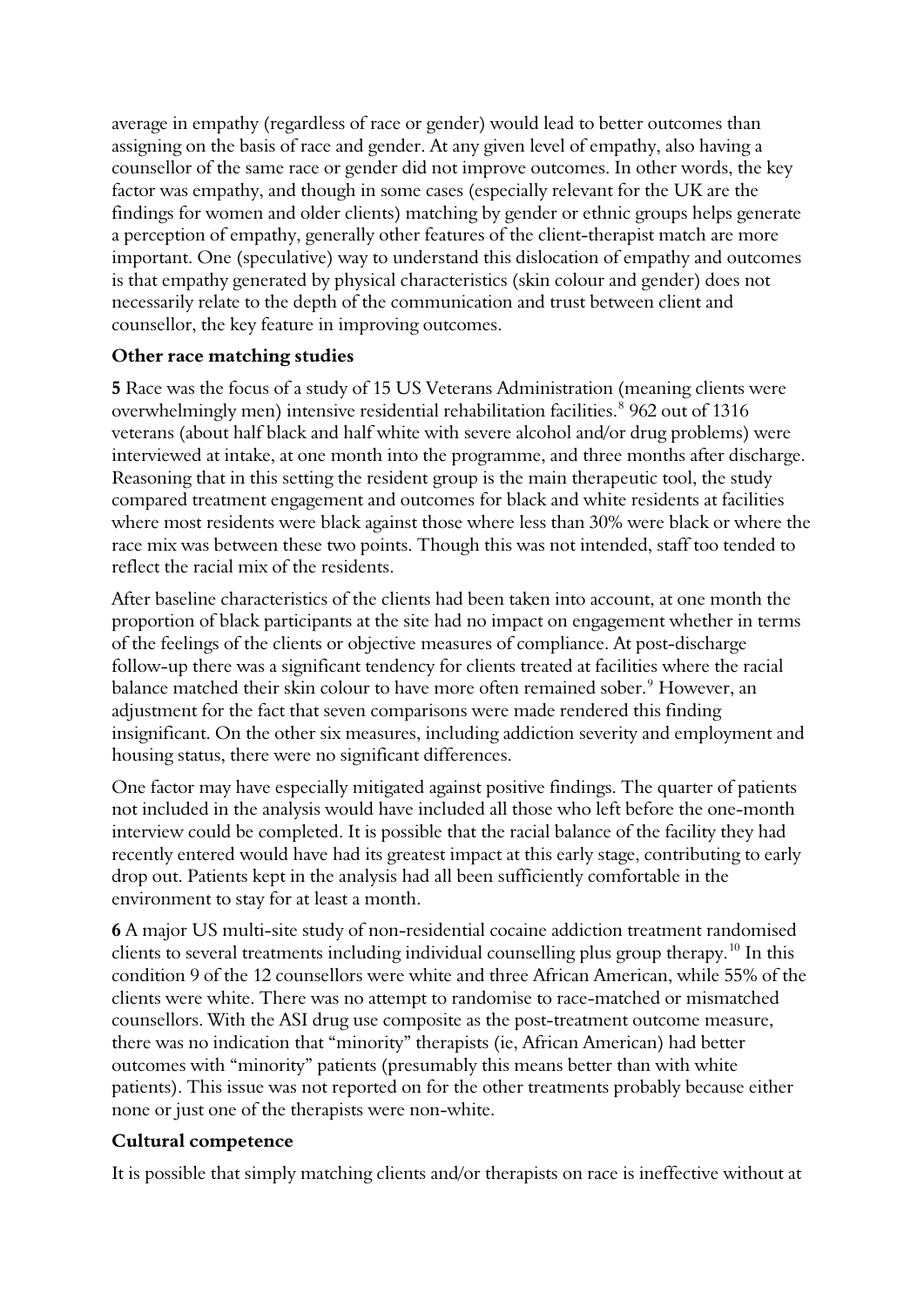the same time adapting the intervention to the client group's needs and culture. In its *Models of Care*<sup>[11](#page-10-0)</sup>National Treatment Agency<sup>[12](#page-10-0)</sup> guidelines the English National Treatment Agency for Substance Misuse identifies "culturally competent services" as an essential ingredient of effective treatment. The same concept is emphasised in a recent report on delivering services to ethnic minorities published by the Drugs Prevention Advisory Service.<sup>[13](#page-10-0)</sup> While there are theoretical reasons for believing such approaches should improve outcomes for minority clients,<sup>[14](#page-10-0)</sup> there is also the argument that illegal drug users have almost by definition moved away from cultural norms derived from religion or heritage.

**7** A rare attempt to operationalise the concept and to test it on substance users recorded disappointing results.<sup>[15](#page-10-0)</sup> The test was based on the prediction that cultural competence would improve outcomes by improving the take-up of health and psychosocial services. Interviews with leaders of a representative sample of US outpatient services were used to rate each on both dimensions. Cultural competence was operationalised as the proportion of African American staff (presumably on the assumption that most clients would also be African American), whether the unit allowed clients to choose a same-race counsellor, the availability of single race therapy groups, clients, proportion of bi-lingual staff, and proportion of staff trained in working with different racial groups.

When other variables were taken into account, the results were "in contrast to what would be expected theoretically". Just six out of 20 possible ways culturally competent practices might be related to service take-up were significant, and one of these was in the wrong direction. There was no evidence that services characterised by several such practices had higher take-up or that these practices had greater impact in services with high proportions of minority clients. The results gave some backing to the use of single race therapy groups but none at all to offering clients a same-race counsellor.

The main methodological problem in this study was the operationalisation of the cultural competence variable. For example, the training element was not necessarily specifically cultural competence training and the measures related to the ethnic mix of staff and clients and to the match between them effectively measured the potential for race-matched therapy rather than the degree to which this actually happened. There was also the risk that clinical supervisors felt inclined to say, for example, that clients could choose a same-race counsellor when this was not the case or when this was dependent on counsellor availability. The outcome variable measuring take-up of ancillary services may also have been only tenuously linked to clinical outcomes.<sup>[16](#page-10-0) [17](#page-10-0)</sup>

**8** Another study effectively tested the main elements of the cultural competence approach.<sup>[18](#page-10-0)</sup> African-American outreach workers contacted African-American heroin and/or cocaine users in Los Angeles. Contacts using illegal drugs or in need of drug treatment were invited back to a drug and alcohol service for a single session intervention intended t o help them address their drug use and other problems. 222 attended and were randomly allocated to one of two interventions.

The control condition was a standard one-on-one assessment ending in referral to appropriate services. The other was a culturally congruent intervention tailored to "traditional" African American culture and communication patterns. A key element was the involvement of a former drug using 'peer' whose contribution was intended to mirror the collective nature of African American culture and to provide a role model by taking on the role of a second client. The session began with a shared meal and informal conversation. Then a motivational video was played and the three (client, paired 'client', counsellor)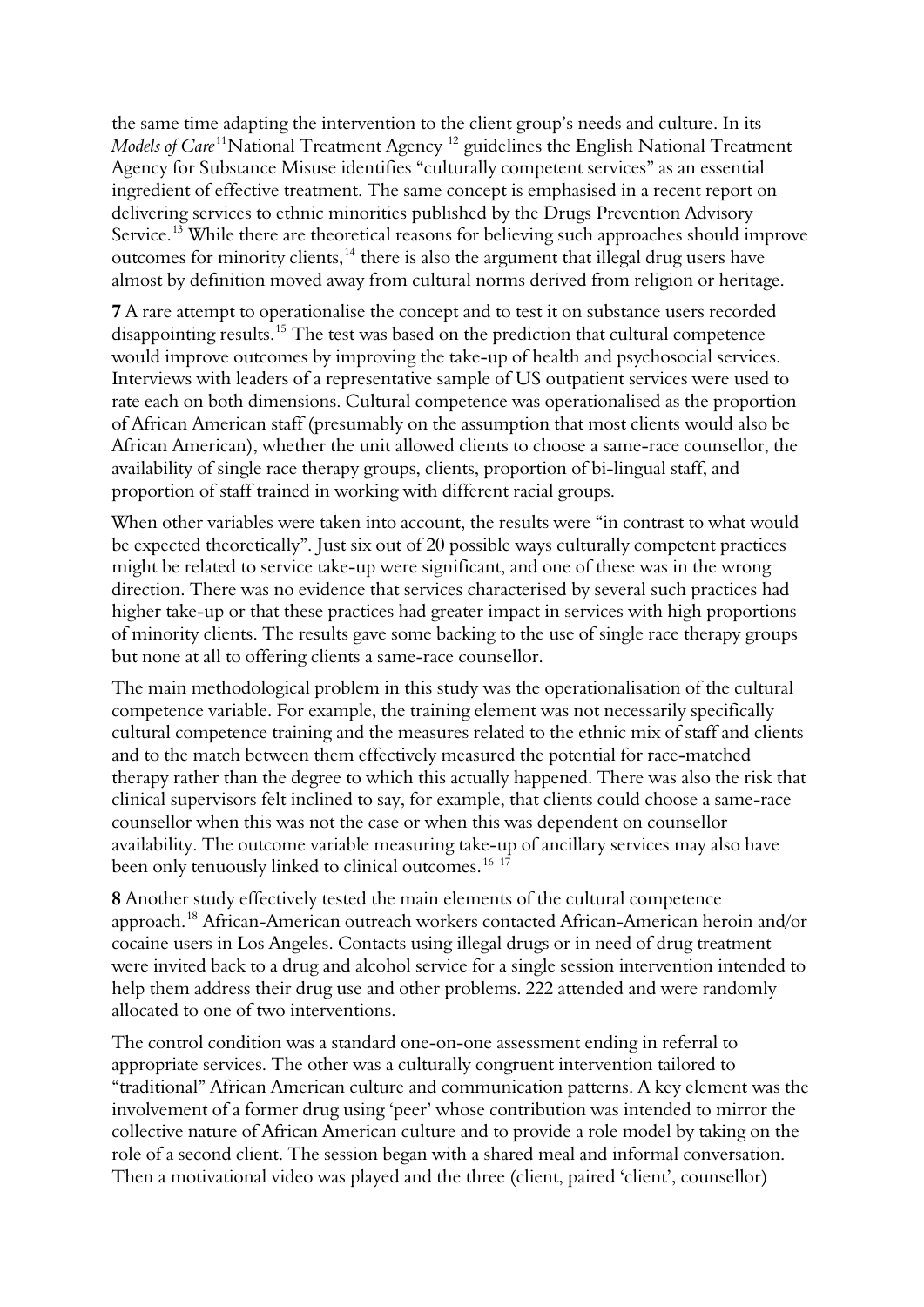participants moved into a counselling session which deployed motivational interviewing techniques to lead the client to make their own decision to move towards recovery. Stress was laid on motivational factors thought particularly relevant to African Americans including the important of one's recovery to the whole community and culture-based alternatives to drug use.

Exit interviews with both clients and counsellors revealed that the clients' assessments of their involvement in the session and of their motivation to seek help with their drug problems were significantly greater after the culturally congruent intervention, but this was not the case with their assessment of the degree of rapport between themselves and the counsellor. However, the differences were very small and only marginally significant, and whilst intake differences between clients were controlled for, there is no mention of a correction for the number of comparisons made. Had this been done it is unlikely that any significant effects would have emerged. Those which did may have been due to features of the experimental intervention other than its cultural congruence such as length, motivational style and the involvement of a 'peer'. It is also unclear whether the exit interviewer was blind to the type of counselling session which had preceded the interview. Given these caveats, the evidence for any benefit from the experimental intervention is weak.

**9** There is some relevant work from outside the drug and alcohol sector. A study of the effects of cultural sensitivity training for counsellors seeing low income, black female clients revealed that clients' ratings were affected more by this training than by the counsellor's race..[19](#page-10-0) Four black and four white female counsellors were each randomly assigned to receive or not receive a four-hour cross cultural counselling skills training workshop. The 80 clients were not allocated at random but by counsellor availability. Most were attending in relation to personal concerns, a quarter vocational concerns. Clients gave counsellors who had received the cultural training higher ratings for expertness, trustworthiness, attractiveness, unconditional regard, and empathy than counsellors without the training. Clients who assigned to trained counsellors also had more follow-up visits and expressed higher rates of satisfaction with counselling. The retention advantage was substantial: just 11 of the clients whose counsellors had not been trained returned for the last of the three sessions compared to all but three of the those seeing trained counsellors. Differences in ratings of the counsellor and the therapy were apparent and substantial after the first session when attrition would have had little effect and remained substantial among retained clients. In contrast neither the counsellor's race (effectively also whether this matched that of the client since all clients were black) nor the impact of the training on clients with black v. white counsellors had any significant effects on client ratings though retention was but slightly but significant better among clients seeing black counsellors.

However, it is known that feelings of satisfaction<sup>[20](#page-10-0) [21](#page-10-0)</sup> <sup>[22](#page-10-0)</sup> and of empathy generated by race matching<sup>[23](#page-10-0)</sup> do not necessarily feed through to substantially improved retention or outcomes and when they do,  $^{24}$  $^{24}$  $^{24}$  the effect may not be causal or may be a reverse causality – good outcomes creating greater satisfaction. In the current study the skills training component included four major elements just one of which seemed specifically cultural in nature as opposed to training of general relevance. Some of the content was relevant to anyone reliant on welfare payments, black or white. The training also included 'dummy runs' with black volunteers from a similar background to the clients the counsellors were later to see. Since no corresponding non-culturally specific training was given to the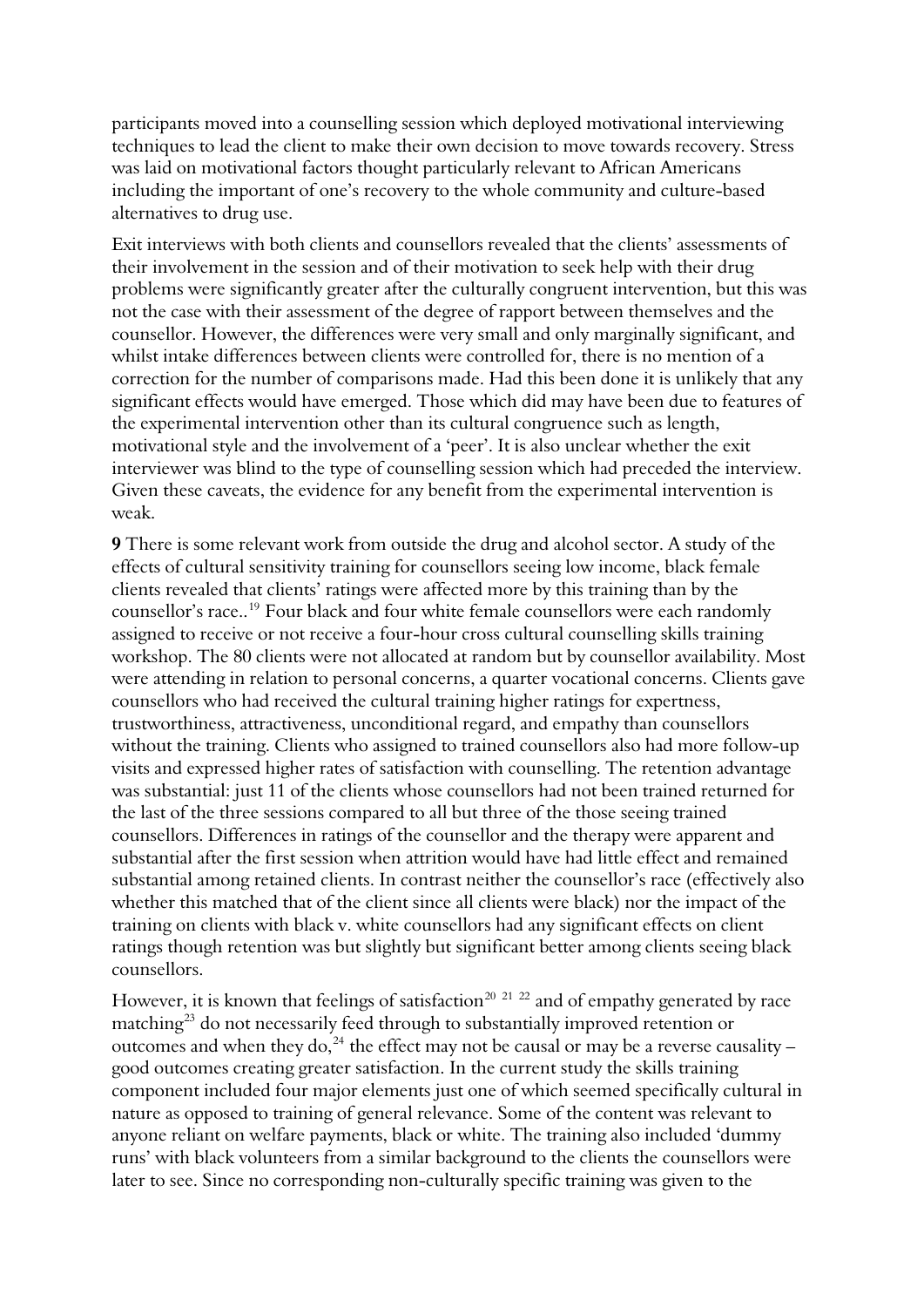control counsellors, the possibility cannot be excluded that it was the extra training in general rather than its cultural nature which improved outcomes. Trained counsellors had a chance to come to grips in advance with the techniques needed to forge a relationship with what previous work<sup>[25](#page-10-0)</sup> described as difficult, hostile and disaffected group.

#### **Gender matching**

**10** In the US Project MATCH study of alcohol-dependent patients in outpatient one-to-one drug-free treatment, overall whether client and therapist had been of the same gender did not significantly improve outcomes.<sup>[26](#page-10-0)</sup> The one significant finding in a subset of clients was found when 12-step (rather than motivational or cognitive behavioural) therap y was provided as a standalone treatment rather than as aftercare following short-term intensive residential or non-residential treatment. In this condition, women were very slightly more likely to be abstinent from alcohol at follow-up if their therapist was a woman than if they were a man. However, the low level of significance of this finding allied with the very large number of comparisons made mean this exception could have occurre d by chance.

11 The most rigorous test of single gender treatment in a residential setting derives from a gender house to one for men and one for women, the latter also having only female staff.<sup>27</sup> Apart from consequential changes such as in the topics discussed in group sessions, the samples identified themselves as African American and nearly three-quarters identified intensive four-week programme and roughly half these stayed for at least three months, the gender programmes significantly affected retention overall or of men or women separately. women and similarly for men. For technical reasons it was not possible to statistically US 12-step-based long-term residential rehabilitation facility serving a population characterised by low income and homelessness. The facility switched from a single mixed programme remained as it was before the split. Retention rates for the 174 clients discharged during the 18 months before the change was announced were compared with 230 admitted during the 18 months after it was implemented. Nearly two-thirds of the cocaine as their drug of choice. Overall, roughly 80% of clients completed the initial minimum stay recommended for all clients. On average clients stayed for about three weeks longer than the minimum. On none of these measures had the change to single The conclusion was that providing a women-only environment *without also making the programme more gender specific* does not improve treatment retention and completion for control for differences between the two cohorts but for women none of these were statistically significant and for men they tended to be small. Significance tests on retention rates were adjusted for the number of comparisons made. Differences in retention were generally small and for women favoured the mixed gender environment, suggesting that even without these corrections the switch to single gender housing would not have been found to have significantly improved retention. It might be argued that a service offering decent housing and employment services would be so attractive to the impoverished client group that any change would have had to have been very radical to affect retention, but this argument is belied by the fact that either side of the change to single gender services about 60% of residents did leave before the minimum recommended stay. The following account of three earlier studies is adapted from the literature review conducted for this study.

**12** Several evaluations of gender-specific programs have been published, but before the above study only three had involved control<sup>[28](#page-10-0)</sup> or comparison groups.<sup>[29](#page-10-0)</sup> <sup>[30](#page-10-0)</sup> In a Swedish study, 200 women were randomly assigned in the early phases of alcohol problems to a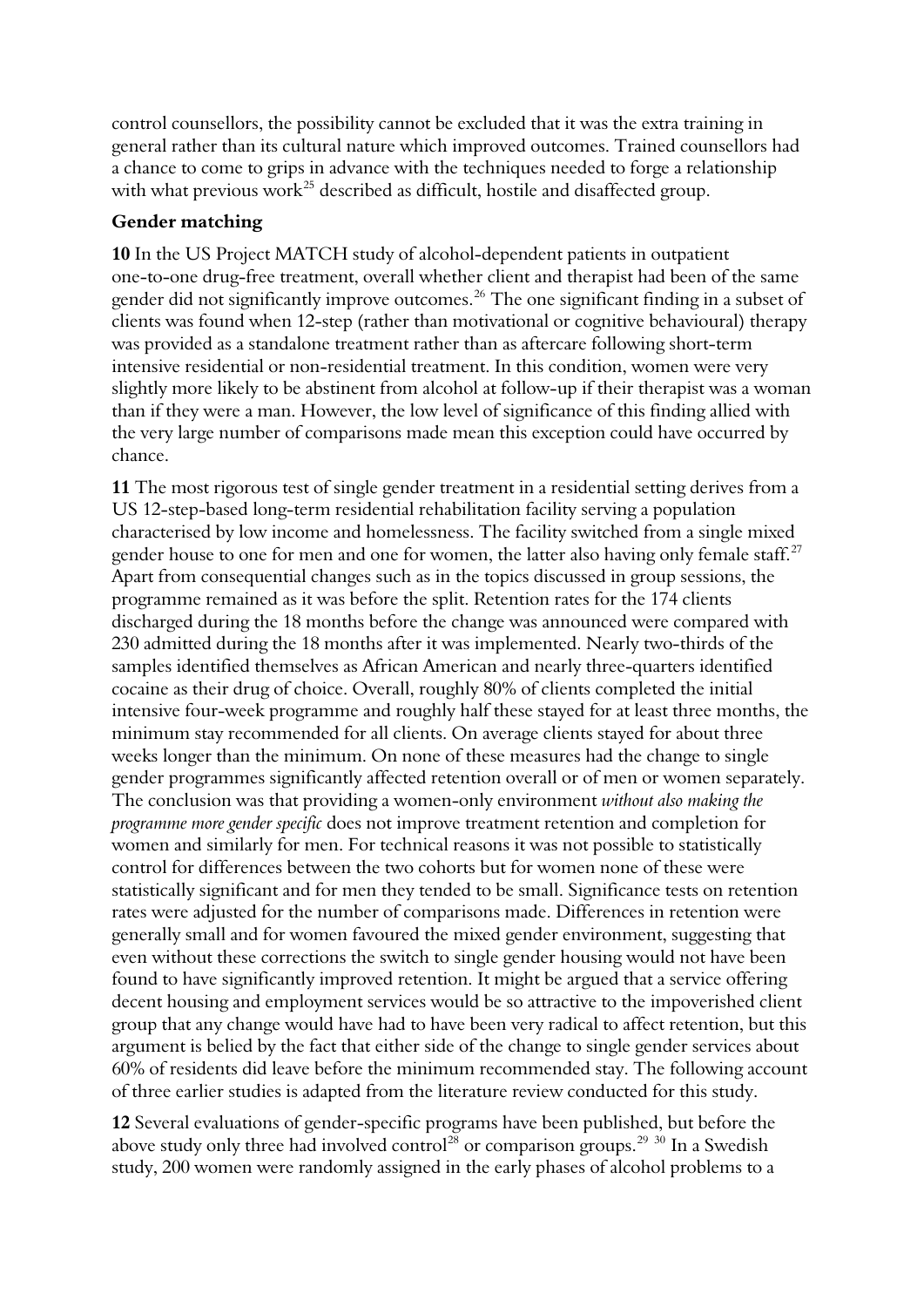specialised outpatient women's programme or to one of two traditional mixed-gender treatment settings.<sup>[31](#page-10-0)</sup> A two-year follow-up revealed decreased alcohol consumption and improved social adjustment in both groups, with the women in the specialised female unit demonstrating greater improvement. However, there was a significant correlation between length of treatment and outcome in both groups. Because the women in the experiment al group were in treatment longer, the apparently better outcomes of this group may have been a result of differences in treatment intensity rather than the gender-specific programming.

services. $32$  Six months after treatment there were no significant differences in any measure of outcome between the groups. The authors concluded that simply providing women with an all-female environment without changing the programme content did not substantially **13** The second study set in Australia compared changes in alcohol and other drug-associated problems among 80 women (primarily with alcohol problems) from a specialist women's service and 80 women from two traditional mixed-gender treatment improve treatment outcome.

support, depression, and severity of addiction among 89 women treated in three inpatient alcohol as their drug of choice. Results indicated that none of the three groups **14** The third study compared drop-out rates and changes in levels of self esteem, social programmes: gender-specific, mixed gender, and a combination mixed-gender/gender-specific treatment.<sup>[33](#page-11-0)</sup> The women were mainly white and identified demonstrated improvement on any of the outcomes examined or in dropout rates.

A limitation of each of these three studies (12, 13 14) was that different treatment providers treatment approaches or philosophy may have contributed to the failure of each study to example, in one the three groups included a women-only residential programme based on a individual counselling, health care, and group topics such as parenting and self-esteem. served each group, introducing the possibility that differences among the groups in find significant differences between mixed-gender and gender-specific groups. For feminist model; a mixed-gender, residential programme based on a medical model; and a mixed-gender detoxification programme.<sup>[34](#page-11-0)</sup> Furthermore, the treatment groups differed in the recommended lengths of stay, exposure to 12-step groups, and the amount, if any, of

psychotherapy is equivocal over whether this improves outcomes, lending weight to the more limited findings from substance abuse treatment. The broader literature on gender<sup>[35](#page-11-0)</sup> or race<sup>[36](#page-11-0)</sup> matching of client and therapist in

## **Beyond matching**

## **Other work and perspectives on race**

drink is taken as a personal affront. The medication gives patients an acceptable 'excuse' not With respect to mental health services generally including help with drug and alcohol problems, there is accumulated evidence that providing services relevant to the language, culture and expectations of US Asian, Chinese and native American populations greatly increases the uptake of those services and improves retention and outcomes relative to standard services.<sup>[37](#page-11-0)</sup> One example is the prescription of disulfiram for drinkers from cultures and social groups such as American Indians within which the refusal to share a to join in. $38$ 

An account of the work a mental health and alcohol counselling service in London staffed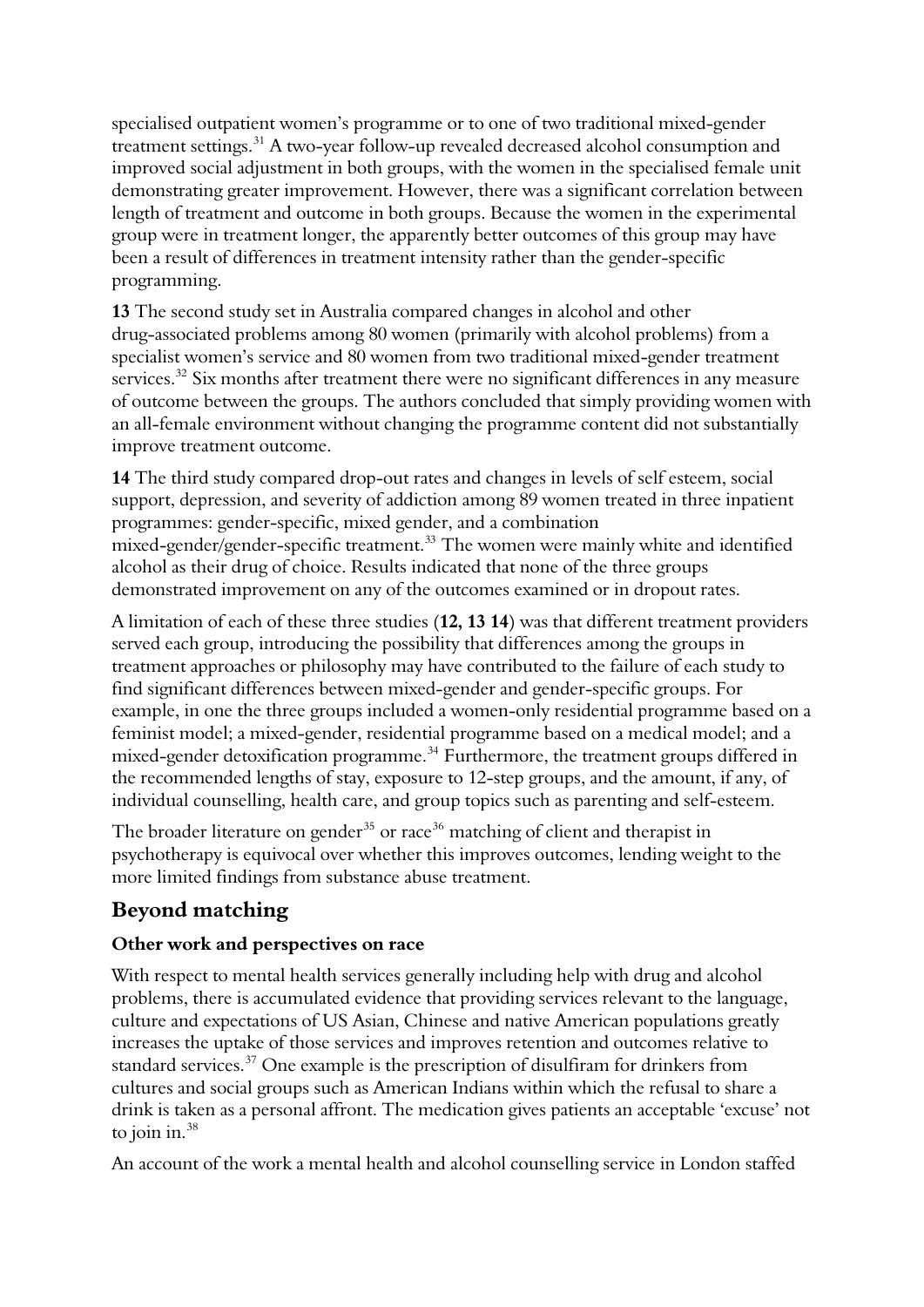by and run for people of Asian descent describes how when such services become available in an area, demand previously invisible to mainstream services becomes apparent.<sup>[39](#page-11-0)</sup> Whilst each client must be treated as an individual the service finds that an awareness of the cultural backgrounds of clients and of the experience of being a visible minority in Britain is important. Clients able to converse in their first language and who feel at home in the service are more likely to be able and willing to express themselves. In particular, the m ore collectivist culture typical of Asian communities means services must be aware of the salience of family ties and the possibility of inter-generational conflict especially between first and second generation immigrants. Sometimes the involvement of the family in the counselling process is beneficial. For Asian women in particular, attending a counselling service is often culturally too big a step to take and one which may have repercussions in the form of the reactions of husband and family. In this situation, home visits will be the best way to engage new clients and deliver services. In this and in other work the experience of racism in Britain is seen as a core variable shared across otherwise diverse visible minority groups.<sup>[40](#page-11-0)</sup>

[More so than for white clients whose family origins are British, confidentiality is often see](#page-11-0)n [as crucial to services for those minority groups for whom shame in the eyes of the fam](#page-11-0)ily [of drug and alcohol services and the availability of staff who do not sh](#page-11-0)are as well as those who do share the client's cultural background and group affiliations. [and their community and shaming those same groups is a powerful motivator for not](#page-11-0)  [accessing help.](#page-11-0)<sup>41 42 43</sup> <sup>44</sup> Beyond confidentiality, this dictates sensitive siting and promotion

#### **Other work and perspectives on gender**

If whether one's counsellor is male or female seems have little impact, the same cannot be 12-step-based therapy a higher need for aggression was associated with better outcomes where low masculinity and a high need for nurturance also seemed to help. So whilst in dependent or conventional and cooperative they were. $^{47}$  $^{47}$  $^{47}$  In turn it was speculated that these relevant for matching client and therapist. From the other side of the table, a US study important for them in their treatments to date, they reported that while they preferred the which this was evident had, they reported, affected the degree to which they participated in and stayed in treatment. said of their interpersonal style, including traits thought of as typically masculine or feminine. In the US Project MATCH alcohol treatment study, in contrast to gender (or age and, except for a *negative* association in 12-step-based therapy, education and years of experience), the interpersonal style of the therapist did affect outcomes.<sup>[45](#page-11-0)</sup> For example, in while the reverse was the case in the more non-confrontational motivational therapy, this study actual gender was rarely (if ever) statistically significant, traits commonly associated with masculinity and femininity were. Similarly, a study of 98 addiction therapists in the Netherlands<sup> $46$ </sup> found that their views ('stereotypes') of the typical personality of male and female alcoholics were not related to the therapist's gender but were related to their own self-reported interpersonal style, in particular to how dominant, perceptions would affect their therapeutic work with male and female alcoholics. The conclusion was that rather than gender, the interpersonal style of the therapist might be sought the views of 24 women in treatment at a centre which specialised in female substance abusers.<sup>[48](#page-11-0)</sup> They were mainly former heroin users in methadone maintenance treatment. Each had been through at least two prior treatment episodes. Asked what was option of being able to choose a counsellor of a certain gender or race, above all they wanted counsellors to treat them with dignity, respect and genuine concern. The degree to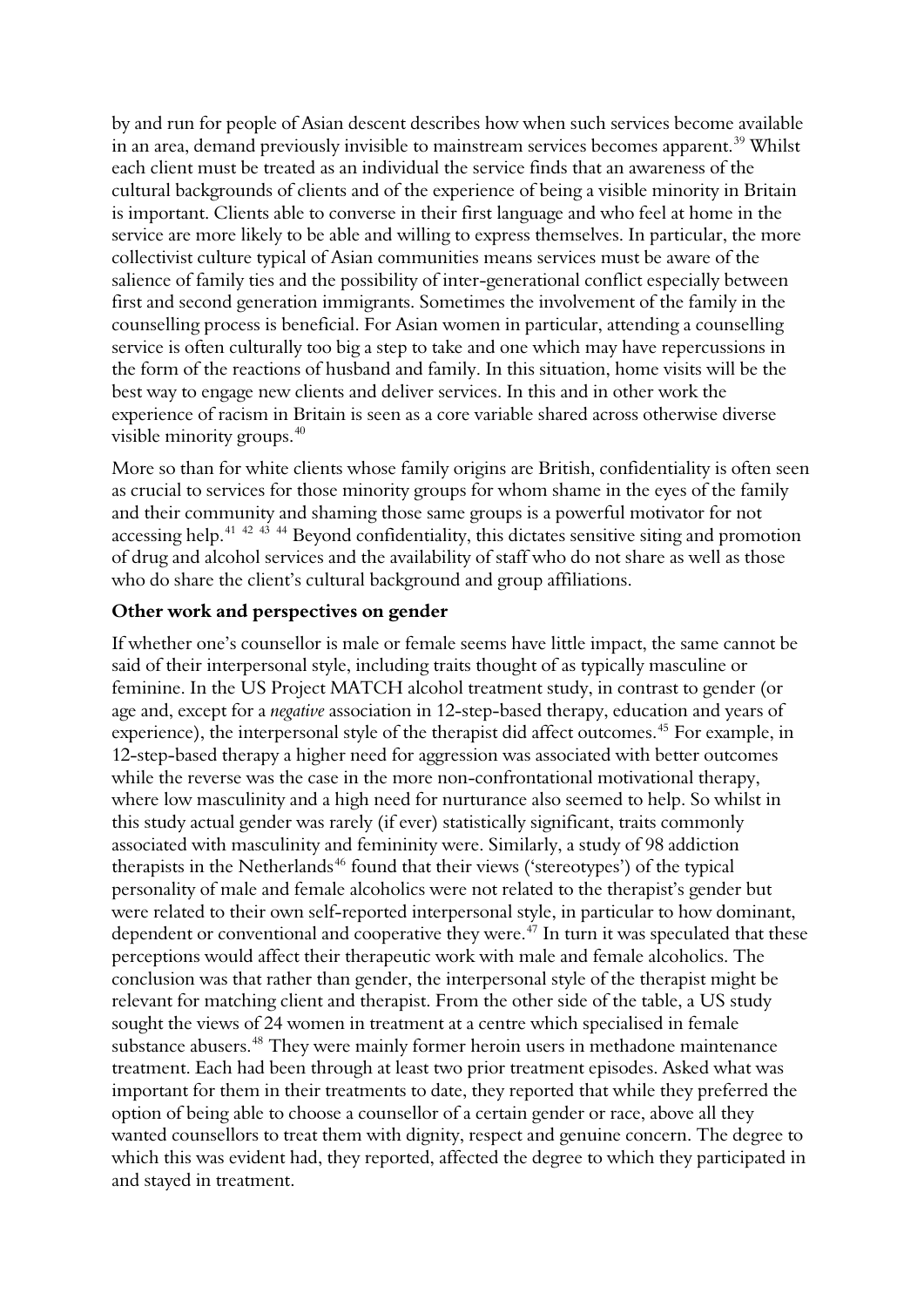The case is strong for making services more accessible to women by taking account of the access obstacles and service needs which affect women more often and/or more sharply than men. Practical tactics such as providing transportation or home visits have been found to increase treatment uptake among women for whom poverty, childcare responsibilities and fear of being seen entering a drug service preclude normal service access routes.<sup>[49](#page-11-0)</sup> Four in ten of the clients of a Scottish home alcohol detoxification service were women, high compared to other treatment programmes.<sup>[50](#page-11-0)</sup> In Austria and Switzerland expansion of outpatient treatment was associated with a greater proportion of women among alcohol patients in treatment, a trend though to have been due to women's fears about children being taken into care if the mother is admitted to hospital and practical difficulties due to the woman being the main child carer. $51$ 

Women involved in prostitution and with sexual health problems may be more open about these to another woman<sup>[52](#page-11-0)</sup> and access to women counsellors may be especially important for women from some cultures. Services (especially residential services) which require women to be parted from their children will be avoided by mothers for whom this is not an option.[53](#page-11-0) A US study compared drug abstinence outcomes for mainly black, poor cocaine-using women with children in care who were attending either a standard drug treatment facility or one enhanced with a view to making access easier for mothers and providing more of the kind of help they are likely to need.<sup>[54](#page-11-0)</sup> Attending an enhanced facility was strongly related to abstinence. Outreach and transportation services helped the m ost problematic women access services targeted to their needs and these in turn helped them overcome their drug problems. In another study providing all-female mutual support group for formerly cocaine dependent homeless women was attended most often by women with the greatest psychological and drug-related problems, the ones who tended most often to drop out of the professional female-staffed case management programme. [55](#page-11-0) Virtually all the women in this study had been sexually or physically abused by men and some reported that they would have found mixed gender groups less attractive and more difficult to cope with. These studies are instances of the broader finding that providing extra services targeted to the non-drug problem needs of male or female clients such as housing and employment improve outcomes generally and in the areas targeted<sup>[56](#page-12-0) [57](#page-12-0)</sup> <sup>[58](#page-12-0)</sup> and that practical aid such as transportation improves access.<sup>[59](#page-12-0)</sup>

the precise shape the service takes and the context within which it is offered. In the USA However, some studies have not found this to be the case.<sup>[60](#page-12-0) [61](#page-12-0)</sup> Sometimes it depends on sending a vehicle to pick people up for drug abuse outpatient treatment improved attendance rates but offering to pay transport costs did not.<sup>[62](#page-12-0)</sup> Again in the USA, parenting and/or pregnant mainly heroin-using women referred to outpatient (mainly methadone maintenance) treatment were randomly assigned to normal intake procedures or to these supplemented by phone reminders for appointments and offers of transport and childcare.<sup>[63](#page-12-0)</sup> These neither improved service admission rates nor helped prevent discharge from the service. Transportation was widely used but childcare only rarely, primarily because these new clients had yet to develop sufficient trust in the service.

## **Conclusion**

Studies so far have generally failed to find any or any substantial benefit from matching client and counsellor on race or gender. However, the evidence is slim, limited to what happens once a client has entered treatment, and on race seems mainly limited to US black versus white populations. Matching at this crude level and of populations which may be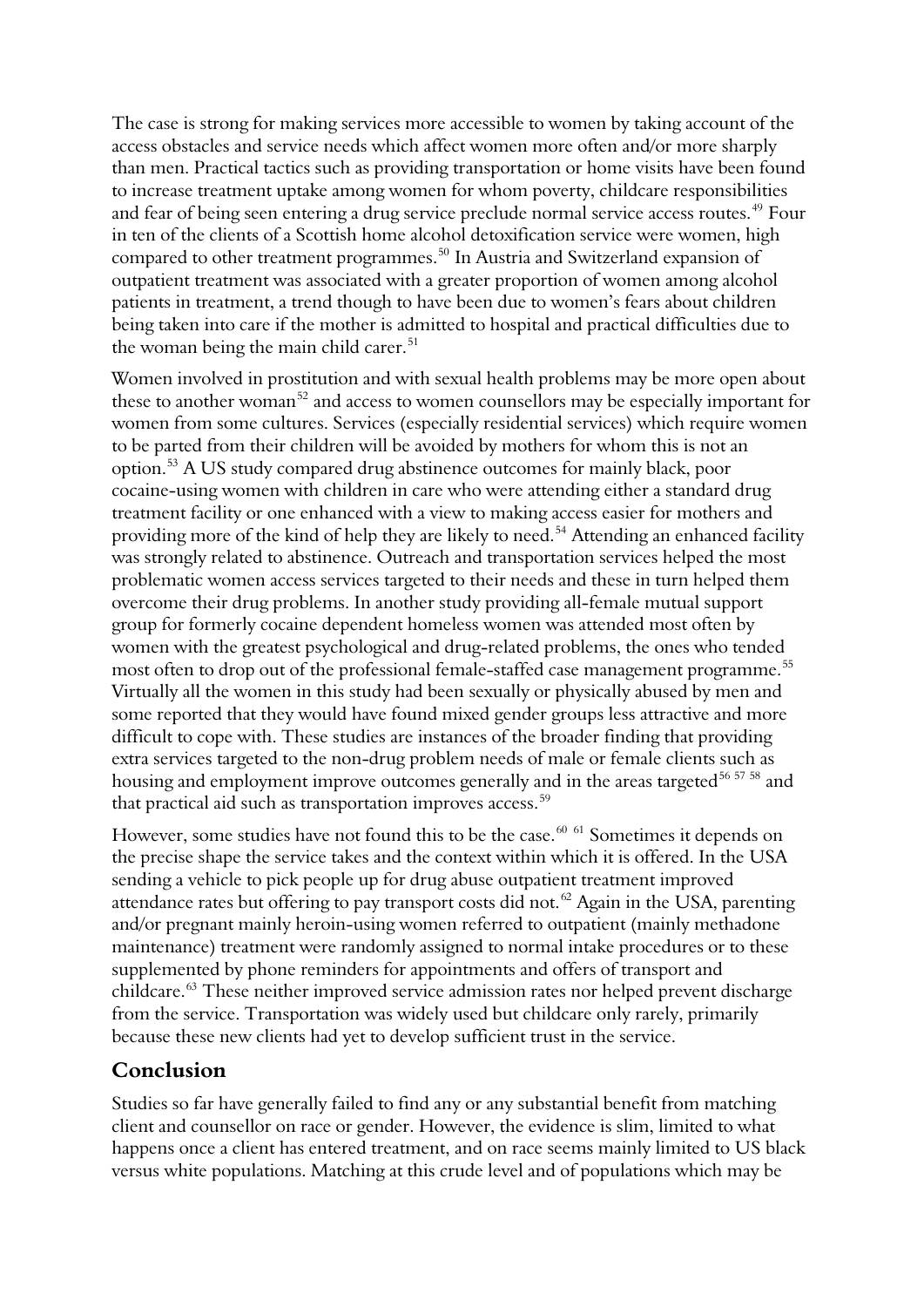<span id="page-9-1"></span>well assimilated into the dominant culture seems of little benefit, but this does not eliminate the possibility that matching races and cultures more distant from the dominant culture (for example, newly arrived African immigrants) would have a beneficial impact. The negative evidence is very far from being sufficiently extensive or robust to justify the dismissal of matching but neither has work so far supported its use for major minority populations or in major service modalities.

In contrast to race/gender matching, experience and some research indicates that taking account of the needs and access restrictions often associated with race, culture, language and gender is important both to improve and equalise access to services and to ensure that appropriate services are delivered in an appropriate manner. However, the ability to take these into account is not necessarily or strongly linked to the staff member's skin colour or to the extent to which this matches that of the client. Once someone has attended for treatment, the race or gender of the therapist is generally far less important than their sensitivity to the needs of the individual and their ability to form an empathic and therapeutic relationship with the client. Services cannot assume that simplistic matching of gender or race will in itself create such a bond. Exceptions may include some cultural groups very uncomfortable at not seeing (or sometimes, seeing) people from their own community, certain patients such as those who cannot express themselves adequately in the majority language, and women who have been abused by men, as well as clients with strong preferences. But in general, services do not need to concern themselves over whether clients are assessed by or allocated to a counsellor of the same race or gender.

There is some evidence that the client-counsellor relationship and client motivation can be improved by staff training in race/culture issues but the evidence is weak, often negative, and results are obscured by confounding and uncontrolled variables. At this stage it cannot be said that cultural competence training is an evidence-based means of improving the quality or outcomes of therapy or that it adds value to general counsellor training and experience with the relevant client group. On the other hand, there is a strong evidence base for the importance of the counsellor forging an empathic relationship with the client which makes them feel that their individual needs are being understood and responded to in a constructive manner. To the degree to which cultural competence training contributes to this individual-level communication it can be expected to improve outcomes. However, it may be counterproductive if it encourages a focus on general characteristics associated with race and cultural heritage to the exclusion of factors such as poverty and class or an appreciation of the individual as an individual whose supposed 'origins' may have little to do with where they are currently 'at'.

-

6 Fiorentine R. *et al*. "Client engagement in drug treatment." *Journal of Substance Abuse Treatment*: 1999, 17(3), p.

<span id="page-9-0"></span><sup>1</sup> Sterling R.C. *et al*. "Therapist/patient race and sex matching: treatment retention and 9-month follow-up outcome." *Addiction*: 1998, 93(7), p. 1043–1050.

<sup>2</sup> Gottheil E. *et al* "Therapist/patient matching and early treatment dropout." *Journal of Addictive Diseases*: 1994, 13, p. 169–176.

<sup>3</sup> Sterling R.C. *et al*. "The effect of therapist/patient race- and sex-matching in individual treatment." *Addiction*: 2001, 96(7), p. 1015–1022.

<sup>4</sup> Also irrelevant was whether they were scheduled to see the same therapist who had conducted the intake interview.

<sup>5</sup> To go by the full sample enrolled in the larger study as reported in an earlier paper: Sterling R.C. *et al*. "Therapist/patient race and sex matching: treatment retention and 9-month follow-up outcome." *Addiction*: 1998, 93(7), p. 1043–1050.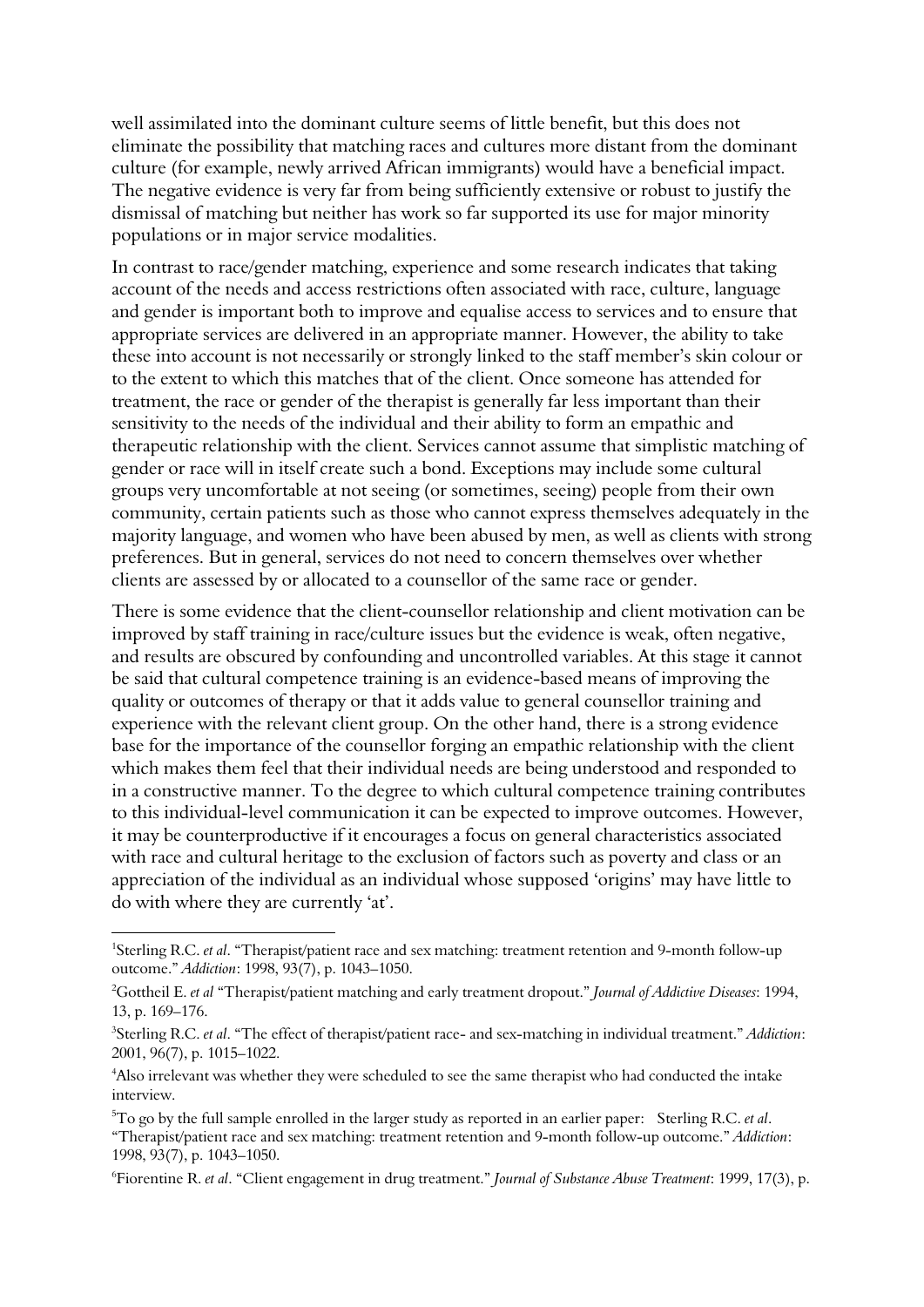199–206.

<span id="page-10-0"></span>-

7 Fiorentine R. *et al*. "Drug treatment effectiveness and client-counselor empathy: exploring the effects of gender and ethnic congruency." *Journal of Drug Issues*: 1999, 29(1), p. 59–74.

8 Rosenheck R. *et al.* "Participation and outcome in a residential treatment and work therapy program for addictive disorders: the effects of race." *American Journal of Psychiatry*: 1998, 155, p. 1029–1034.

9 It is unclear whether the term "sobriety" used in the paper refers to alcohol or to alcohol and illicit drugs or to the drug which constituted the client's main problem at intake.

<sup>10</sup>Crits-Christoph P. *et al.* "Psychosocial treatments for cocaine dependence. National Institute on Drug Abuse Collaborative Cocaine Treatment Study." *Archives of General Psychiatry*: 1999, 56, p. 493–502.

11English National Treatment Agency for Substance Misuse. *Models of Care*

<sup>12</sup> for the treatment of drug misusers. Part 2: full reference report. Department of Health, 2003.

<sup>13</sup>Sangster D. *et al. Delivering drug services to Black and minority ethnic communities*. Drugs Prevention Advisory Service. Home Office, 2002.

14Brach C. *et al*. "Can cultural competency reduce racial and ethnic health disparities? A review and conceptual model." *Medical Care Research and Review*: 2000, S7, (Suppl. 1), p. 181–217.

15Campbell C. *et al*. "Culturally competent treatment practices and ancillary service use in outpatient substance abuse treatment." *Journal of Substance Abuse Treatment*: 2002, 22, p. 109–119.

16Fiorentine R. "Effective drug treatment: testing the distal needs hypothesis." *Journal of Substance Abuse Treatment*: 1998, 15(4), p. 281–289.

17Harrison P.A. *et al*. "Outcomes monitoring in Minnesota: treatment implications, practical limitations." *Journal of Substance Abuse Treatment*: 2001, 21, p. 173–183.

<sup>18</sup>Longshore D. *et al.* "Effects of a culturally congruent intervention on cognitive factors related to drug-use recovery." *Substance Use & Misuse*: 1999, 34(9), p. 1223–1241.

<sup>19</sup>Wade P. *et al.* "Culture sensitivity training and counselor's race: effects on Black female clients' perceptions and attrition." *Journal of Counseling Psychology*: 1991 38(1), p. 9–15.

<sup>20</sup>Donovan D.M. *et al*. "Client satisfaction with three therapies in the treatment of alcohol dependence: results from Project MATCH." *American Journal on Addictions*: 2002, 11, p. 291–307.

21McLellan A.T. *et al*. "Patient satisfaction and outcomes in alcohol and drug abuse treatment." *Psychiatric Services*: 1998, 49(5), p. 573–575.

<sup>22</sup>Georgakis A. "Why clients should evaluate treatment." *Addiction Counselling World*: January/February 1997, p. 10–13.

<sup>23</sup>Fiorentine R. *et al.* "Drug treatment effectiveness and client-counselor empathy: exploring the effects of gender and ethnic congruency." *Journal of Drug Issues*: 1999, 29(1), p. 59–74.

24Holcomb W.R. *et al* "Outcomes of inpatients treated on a VA psychiatric unit and a substance abuse treatment unit." *Psychiatric Services*: 1997, 49(5), p.699–704.

25Cited in: Wade P. *et al*. "Culture sensitivity training and counselor's race: effects on Black female clients' perceptions and attrition." *Journal of Counseling Psychology*: 1991 38(1), p. 9–15.

<sup>26</sup>Project MATCH Research Group. "Therapist effects in three treatments for alcohol problems." Psychotherapy Research: 1998, 8(4), p. 455–474.

 $^{27}$ Bride B.E. "Single-gender treatment of substance abuse: effect on treatment retention and completion." Social Work Research: 2001, 25(4), p. 223–232. Document 1891 8.3 6.4

28Dahlgreen L. et al. "Are specialized treatment facilities for female alcoholics needed? A controlled 2-year follow-up study from a specialized female unit (EWA) versus a mixed male/female treatment facility." Alcoholism: Clinical and Experimental Research: 1989, 13. p. 499–504.

 $^{29}$ Dodge K. et al. "The effectiveness of three inpatient intervention strategies for chemically dependent women." Research on Social work Practice: 2001, p. 24–39.

 $30$ Copeland I. et al. "A comparison of a specialist women's alcohol and other drug treatment service with two traditional mixed-sex services: client characteristics and treatment outcome." Drug and Alcohol Dependence: 1993, 32, p. 81–92.

<sup>31</sup>Dahlgreen L. et al. "Are specialized treatment facilities for female alcoholics needed? A controlled 2-year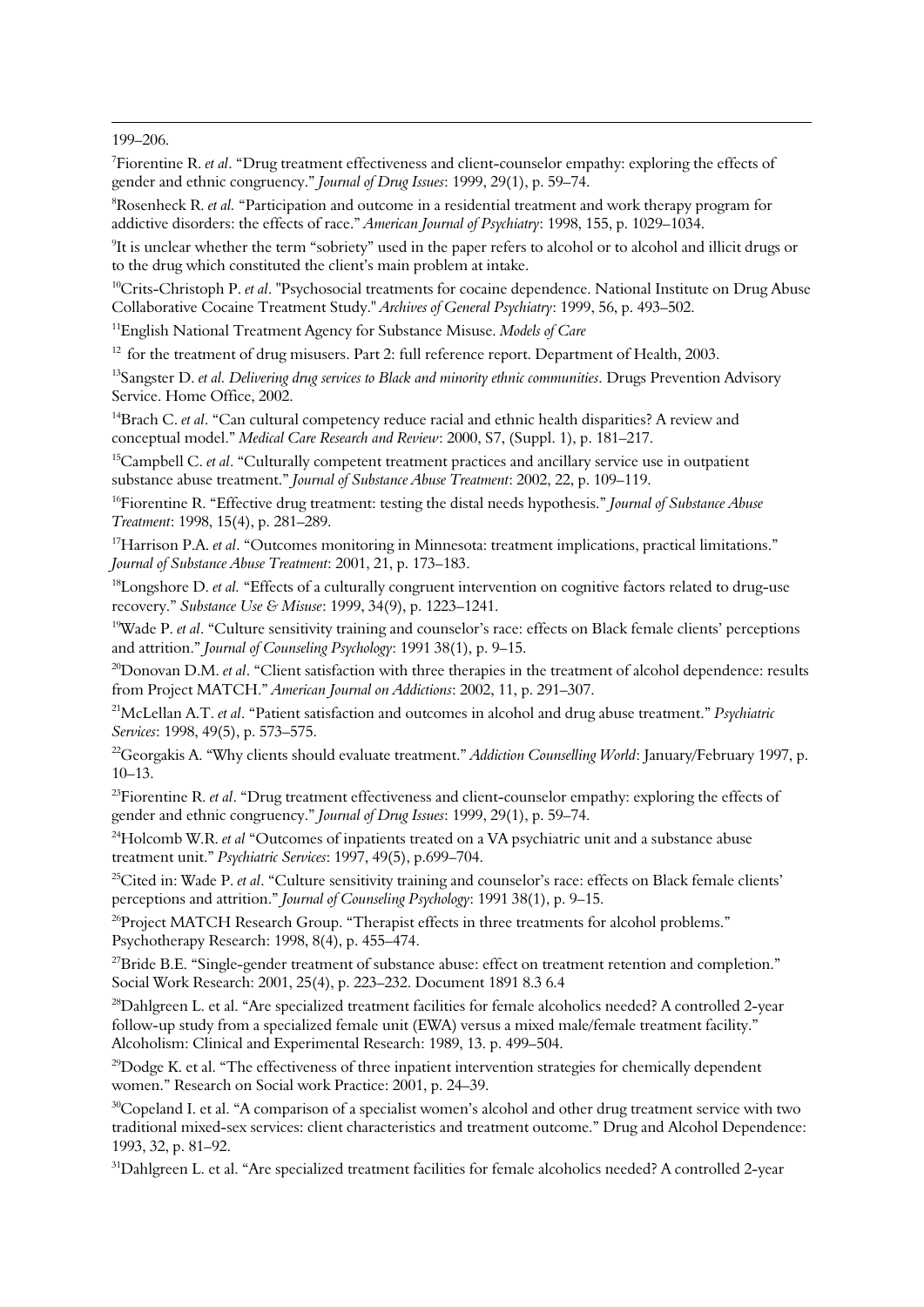<span id="page-11-0"></span>follow-up study from a specialized female unit (EWA) versus a mixed male/female treatment facility." Alcoholism: Clinical and Experimental Research: 1989, 13. p. 499–504.

<sup>32</sup>Copeland I. et al. "A comparison of a specialist women's alcohol and other drug treatment service with two traditional mixed-sex services: client characteristics and treatment outcome." Drug and Alcohol Dependence: 1993, 32, p. 81–92.

<sup>33</sup>Dodge K. et al. "The effectiveness of three inpatient intervention strategies for chemically dependent women." Research on Social work Practice: 2001, p. 24–39.

<sup>34</sup>Copeland I. et al. "A comparison of a specialist women's alcohol and other drug treatment service with two traditional mixed-sex services: client characteristics and treatment outcome." Drug and Alcohol Dependence: 1993, 32, p. 81–92.

35Atkinson D.R. et al. "Similarity in counseling." The Counseling Psychologist: 1986, 14, p. 319–354. Cited in: Sterling R.C. *et al*. "Therapist/patient race and sex matching: treatment retention and 9-month follow-up outcome." *Addiction*: 1998, 93(7), p. 1043–1050.

<sup>36</sup>Sue S. "Psychotherapeutic services for ethnic minorities: two decades of research findings." American Psychologist: 1988, 43, p. 301–309. Cited in: Sterling R.C. *et al*. "Therapist/patient race and sex matching: treatment retention and 9-month follow-up outcome." *Addiction*: 1998, 93(7), p. 1043–1050.

<sup>37</sup>Ellis .A. "Support for the effectiveness of culturally competent drug and alcohol treatment, policy planning and programme development." Journal of Substance Use: 1999, 4, p. 35–40.

<sup>38</sup>See studies cited in: Westermeyer J. "Cultural aspects of substance abuse and alcoholism. Assessment and management." *The Psychiatric Clinics of North America*: 1995, 18(3), p. 589–605.

39Shaikh Z. *Between two cultures*. EACH, 1999.

-

40Khan F et al. *Ethnic minority drug use in Glasgow. Part two: special problems experienced and possible gaps in service provision.* Glasgow Drugs Prevention Team, undated.

<sup>41</sup>Wanigaratne S. *et al.* "Substance misuse and ethnic minorities: issues for the UK." (Journal and date unknown), p. 243–263.

42Abdulrahim D. *et al. HIV infection control: drug use and health care for women in a multi-ethnic setting*. Unpublished, 1996.

43Reid G. *et al.* "Ethnic communities' vulnerability to involvement with illicit drugs." *Drugs: Education, Prevention and Policy*: 2001, 8(4), p. 329–374.

44Khan F et al. *Ethnic minority drug use in Glasgow. Part two: special problems experienced and possible gaps in service provision.* Glasgow Drugs Prevention Team, undated.

 $45P$ roject MATCH Research Group. "Therapist effects in three treatments for alcohol problems." Psychotherapy Research: 1998, 8(4), p. 455–474.

46 DeJong C.A. et al. "Sex role stereotypes and clinical judgement: how therapists view their alcoholic patients." Journal of Substance Abuse Treatment: 1993, 10(4), p. 383-389.

"cooperative-conventional" styles.  $47$ Referred to in the paper as "complaisance,", an amalgam of "hypernormal responsible" and

48Nelson-Zlupko L. et al. "Women in recovery: their perceptions of treatment effectiveness." Journal of Substance Abuse Treatment: 1996, 13(1), p. 51-59.

49Burns S. *Evaluation report SSX/96/11/BH/L: PHASE*. Sussex Drugs Prevention Team, 1997.

<sup>50</sup>Bennie C. "Reconsidering home detoxification for problem drinkers." Paper presented at 22nd Alcohol Epidemiology Symposium, Kettil Bruun Society, Edinburgh, 1996. Cited in: Plant M. *Women and alcohol. Contemporary and historical perspectives*. Free Association Books, 1997

51Plant M. *Women and alcohol. Contemporary and historical perspectives*. Free Association Books, 1997

<sup>52</sup>Painter J. "Practical considerations. Making women's services available." Druglink: September/October 2000, p. 18-20.

<sup>53</sup>Marsh J.C. "Increasing access and providing social services to improve drug abuse treatment for women with children." *Addiction*: 2000, 95(8), p. 1237–1247.

<sup>54</sup>Marsh J.C. "Increasing access and providing social services to improve drug abuse treatment for women with children." *Addiction*: 2000, 95(8), p. 1237–1247.

<sup>55</sup>Coughey K. et al. "Retention in an aftercare program for recovering women." Substance Use & Misuse: